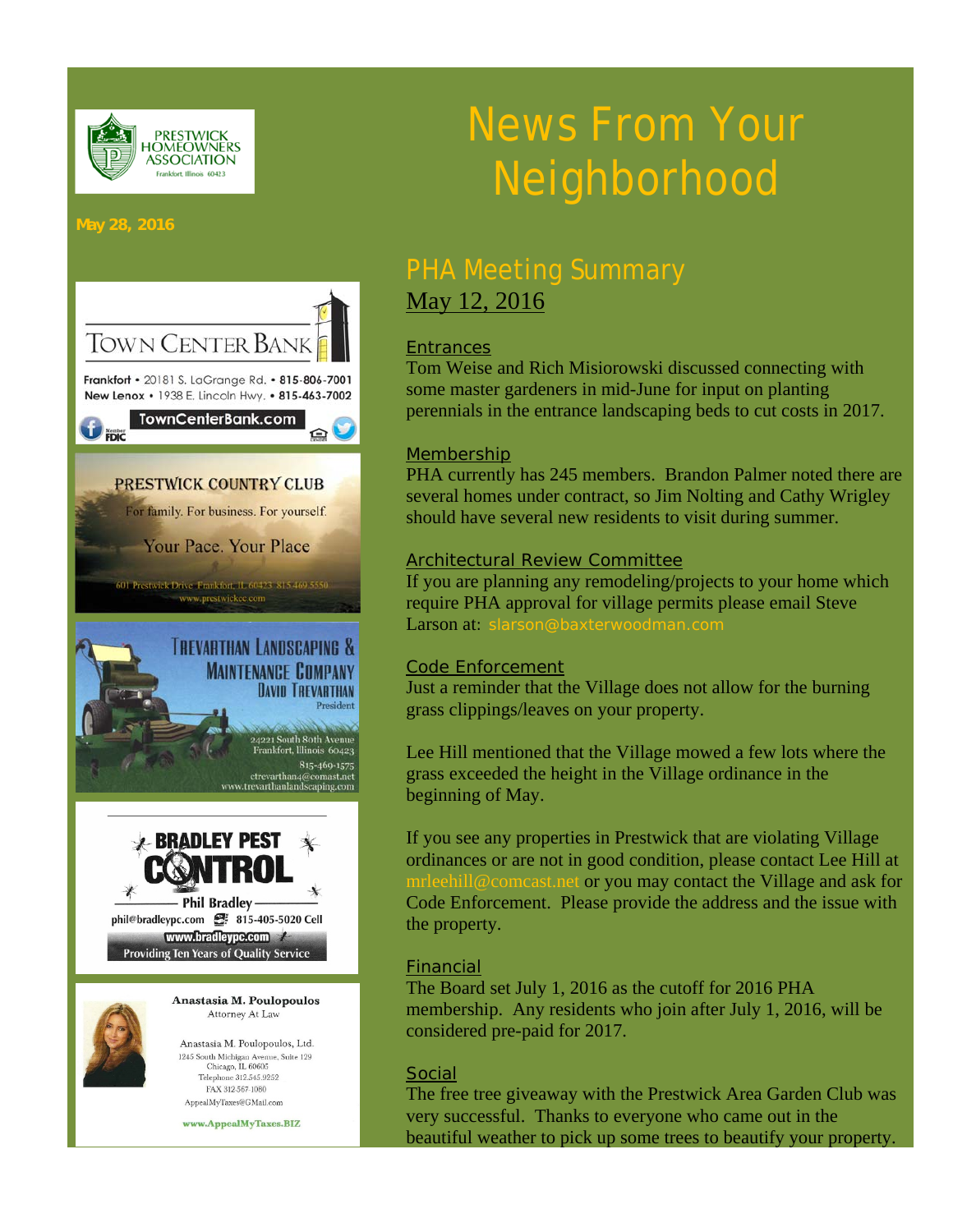

State Farm<sup>®</sup>

#### THOMAS M. **KAZMIERCZAKSR.** Certified Public Accountant

837 Highland Road Frankfort, IL 60423-8760  $(815)$  469.2109 Fax: (815) 469,2999 tmkcpa@comcast.net



#### **Bill Gallaher, Agent**

22311 Governors Highway Richton Park, IL 60471-1909 Toll Free 800 475 4440 Bus 708 481 4440 bill.gallaher.bv28@statefarm.com The greatest compliment you can give is a referral.

Providing Insurance and Financial Services Home Office, Bloomington, Illinois 61710







Club meets every Thursday at 7:30 AM at Kennedy School, St. Coletta's of Illinois,

18350 Crossing Dr., Tinley Park

tinleyfrankfort.clubexpress.com 815-342-0852

#### **Governmental**

Steve Larson and Rich Misiorowski went out to the Sauk Trail dam – the County Forest Preserve District will send Rich the 2016 inspection report. They noted that the emergency spill gate is open all the time; the Forest Preserve District says that this has increased the open area capacity by 200%.

Steve will also send a note to Cook County to request the potholes on Harlem Avenue be patched.

#### **Website**

PHA's website will be updated in the near future with past Board meeting minutes, ARC review terms/fee schedule, and the password-protected PHA Member Directory. Brandon Palmer will send out an email letting you know when the update has been completed.

#### Next Meeting Date

The next PHA Board Meeting will be Thursday, June 9<sup>th</sup> at 7pm at the Frankfort Village Hall. If you would like to attend, please contact Brandon Palmer at BAP80@aol.com in advance to ensure there is enough space.

## An article for everyone

This month's newsletter article for everyone is an introduction to Trevarthan Landscaping. Dave Trevarthan was awarded the 2016 contract as PHA's entrance maintenance contractor. Trevarthan Landscaping has a long history serving the Frankfort community and has roots in our Village. We welcome their crew in beautifying our award-winning entrances.

Dave has included the following tips for this spring……

*A few tips to start up the Spring:* 

- *Check trees for dead hanging limbs that might need to be trimmed.*
- *Thunderstorms are frequent during the spring/summer and tree limbs can cause a great deal of damage to your home and property.*
- *Prune plants that might interfere with your air conditioner and trim bushes that might be too close to your home.*
- *Trim bushes each year. Untrimmed bushes can trap moisture and they invite termites.*
- *Vines can grow from the ground and up the house. Insects come from the ground too and they can use those vines to get into your home. While the vines look pretty they are not good for your house and they should be trimmed regularly.*